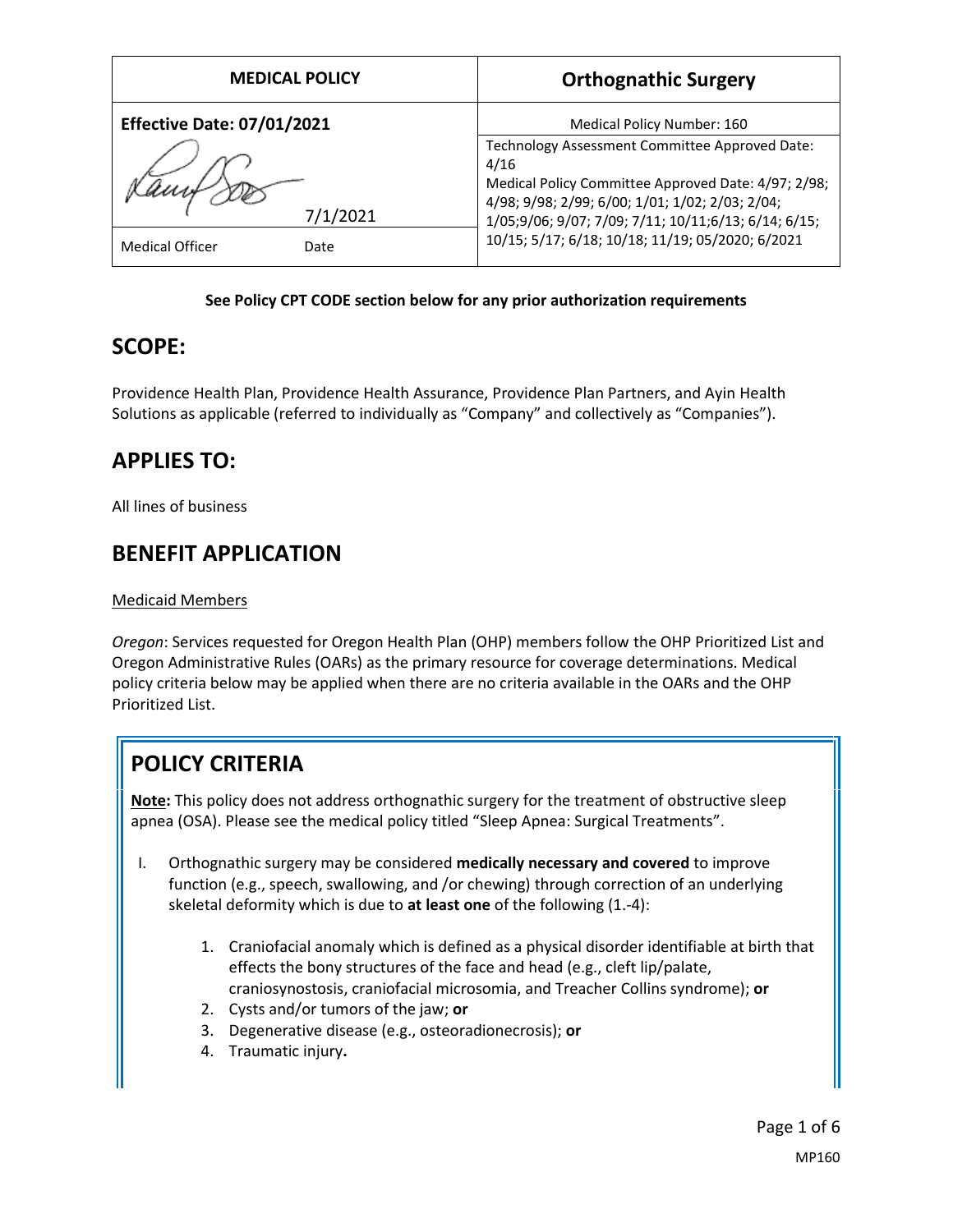- II. Orthognathic surgery is considered **not medically necessary and is not covered** when criterion I. above is not met, including but not limited to:
	- A. Developmental maxillofacial conditions that result in overbite, crossbite, malocclusion, or similar developmental irregularities of the teeth; **or**
	- B. Temporomandibular joint disorder.
- III. In accordance with Oregon House Bill 4128, orthodontics (even in association with orthognathic surgery) may be considered **medically necessary and covered** for the treatment of craniofacial anomalies when the services are needed to restore function (e.g., speech, swallowing, chewing).
- IV. In accordance with Oregon House Bill 4128, maxillofacial prosthetic services may be considered **medically necessary and covered** as an adjunctive treatment. This means restoration and management of head and facial structures that cannot be replaced with living tissue and that are defective because of disease, trauma, or birth and developmental deformities when such restoration and management are performed for the purpose of:
	- A. Controlling or eliminating infection; **or**
	- B. Controlling or eliminating pain; **or**
	- C. Restoring facial configuration or functions such as speech swallowing or chewing but not including cosmetic procedures rendered to improve on the normal range of conditions.

Note: Se[e Policy Guidelines](#page-3-0) for full description of Oregon House Bill 4128.

### **CPT CODES**

| <b>All Lines of Business</b>        |                                                                                                                                             |  |
|-------------------------------------|---------------------------------------------------------------------------------------------------------------------------------------------|--|
| <b>Prior Authorization Required</b> |                                                                                                                                             |  |
| 21070                               | Coronoidectomy (separate procedure)                                                                                                         |  |
| 21081                               | Impression and custom preparation; mandibular resection prosthesis                                                                          |  |
| 21082                               | Impression and custom preparation; palatal augmentation prosthesis                                                                          |  |
| 21083                               | Impression and custom preparation; palatal lift prosthesis                                                                                  |  |
| 21085                               | Impression and custom preparation; oral surgical splint                                                                                     |  |
| 21141                               | Reconstruction midface, LeFort I; single piece, segment movement in any direction (eg,<br>for Long Face Syndrome), without bone graft       |  |
| 21142                               | Reconstruction midface, LeFort I; 2 pieces, segment movement in any direction, without<br>bone graft                                        |  |
| 21143                               | Reconstruction midface, LeFort I; 3 or more pieces, segment movement in any direction,<br>without bone graft                                |  |
| 21145                               | Reconstruction midface, LeFort I; single piece, segment movement in any direction,<br>requiring bone grafts (includes obtaining autografts) |  |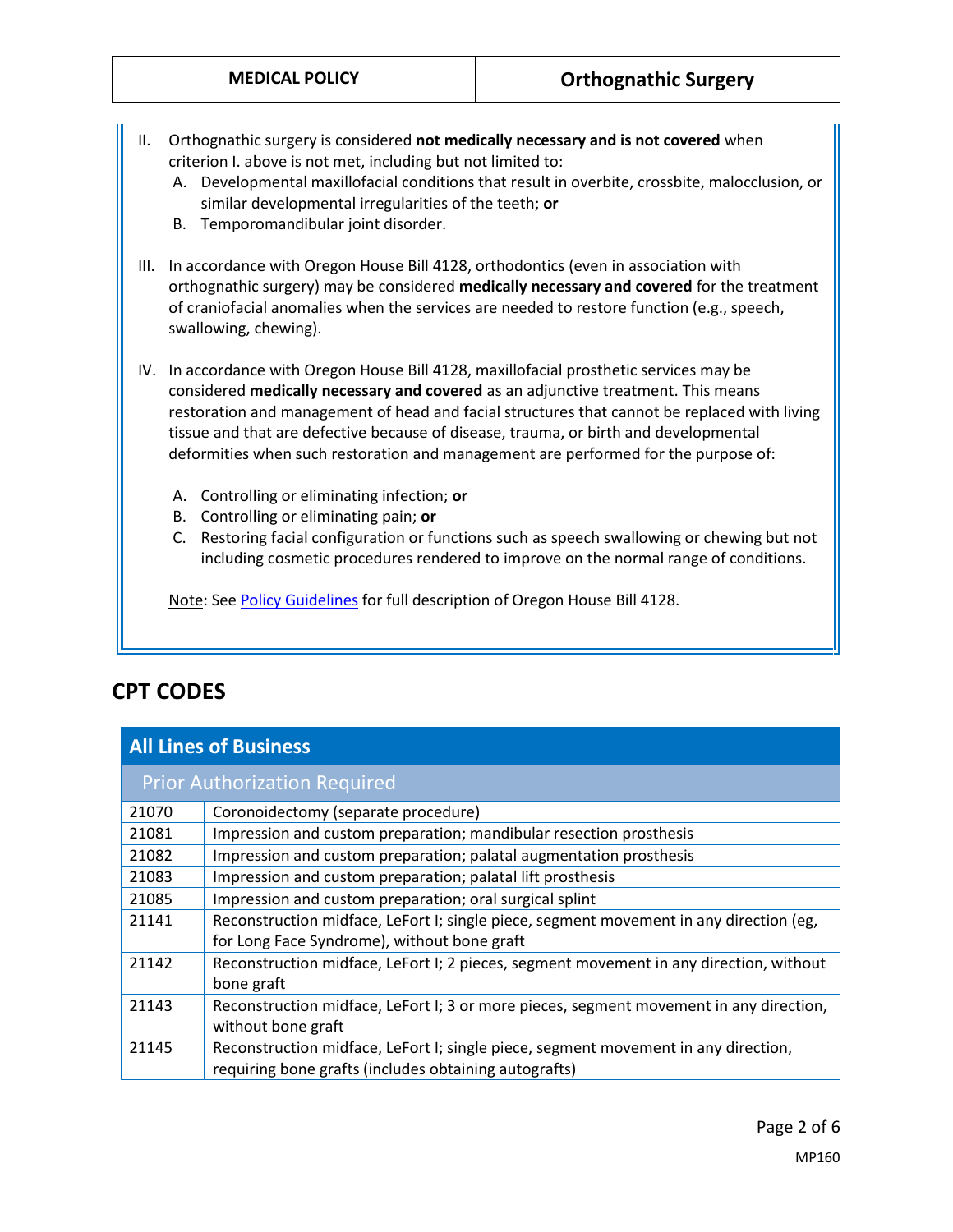|  |  | <b>MEDICAL POLICY</b> |
|--|--|-----------------------|
|  |  |                       |
|  |  |                       |

| 21146 | Reconstruction midface, LeFort I; 2 pieces, segment movement in any direction,              |
|-------|---------------------------------------------------------------------------------------------|
|       | requiring bone grafts (includes obtaining autografts) (eg, ungrafted unilateral alveolar    |
|       | cleft)                                                                                      |
| 21147 | Reconstruction midface, LeFort I; 3 or more pieces, segment movement in any direction,      |
|       | requiring bone grafts (includes obtaining autografts) (eg, ungrafted bilateral alveolar     |
|       | cleft or multiple osteotomies)                                                              |
| 21150 | Reconstruction midface, LeFort II; anterior intrusion (eg, Treacher-Collins Syndrome)       |
| 21151 | Reconstruction midface, LeFort II; any direction, requiring bone grafts (includes           |
|       | obtaining autografts)                                                                       |
| 21154 | Reconstruction midface, LeFort III (extracranial), any type, requiring bone grafts          |
|       | (includes obtaining autografts); without LeFort I                                           |
| 21155 | Reconstruction midface, LeFort III (extracranial), any type, requiring bone grafts          |
|       | (includes obtaining autografts); with LeFort I                                              |
| 21159 | Reconstruction midface, LeFort III (extra and intracranial) with forehead advancement       |
|       | (eg, mono bloc), requiring bone grafts (includes obtaining autografts); without LeFort I    |
| 21160 | Reconstruction midface, LeFort III (extra and intracranial) with forehead advancement       |
|       | (eg, mono bloc), requiring bone grafts (includes obtaining autografts); with LeFort I       |
| 21196 | Reconstruction of mandibular rami and/or body, sagittal split; with internal rigid fixation |
| 21198 | Osteotomy, mandible, segmental                                                              |
| 21199 | Osteotomy, mandible, segmental; with genioglossus advancement                               |
| 21206 | Osteotomy, maxilla, segmental (eg, Wassmund or Schuchard)                                   |
| 21208 | Osteoplasty, facial bones; augmentation (autograft, allograft, or prosthetic implant)       |
| 21209 | Osteoplasty, facial bones; reduction                                                        |
| 21210 | Graft, bone; nasal, maxillary or malar areas (includes obtaining graft)                     |
| 21215 | Graft, bone; mandible (includes obtaining graft)                                            |
| 21230 | Graft; rib cartilage, autogenous, to face, chin, nose or ear (includes obtaining graft)     |
| 21244 | Reconstruction of mandible, extraoral, with transosteal bone plate (eg, mandibular          |
|       | staple bone plate)                                                                          |
| 21245 | Reconstruction of mandible or maxilla, subperiosteal implant; partial                       |
| 21246 | Reconstruction of mandible or maxilla, subperiosteal implant; complete                      |
| 21247 | Reconstruction of mandibular condyle with bone and cartilage autografts (includes           |
|       | obtaining grafts) (eg, for hemifacial microsomia)                                           |
| 21248 | Reconstruction of mandible or maxilla, endosteal implant (eg, blade, cylinder); partial     |
| 21249 | Reconstruction of mandible or maxilla, endosteal implant (eg, blade, cylinder); complete    |
|       | No Prior Authorization Required                                                             |
| 21125 | Augmentation, mandibular body or angle; prosthetic material                                 |
| 21127 | Augmentation, mandibular body or angle; with bone graft, onlay or interpositional           |
|       | (includes obtaining autograft)                                                              |
| 21188 | Reconstruction midface, osteotomies (other than LeFort type) and bone grafts (includes      |
|       | obtaining autografts)                                                                       |
| 21193 | Reconstruction of mandibular rami, horizontal, vertical, C, or L osteotomy; without bone    |
|       | graft                                                                                       |
| 21194 | Reconstruction of mandibular rami, horizontal, vertical, C, or L osteotomy; with bone       |
|       | graft (includes obtaining graft)                                                            |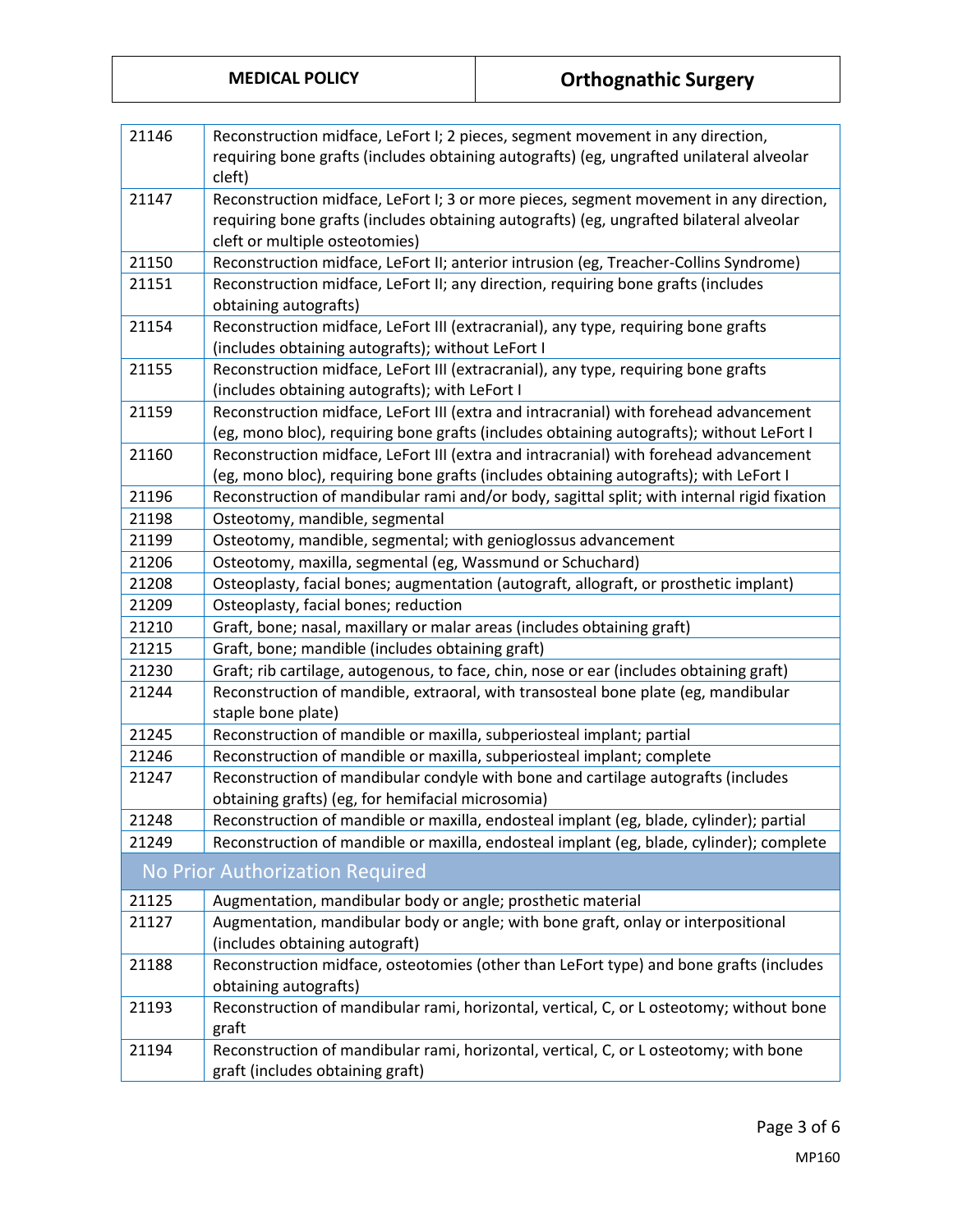| 21195                                                                                                                                                                                         | Reconstruction of mandibular rami and/or body, sagittal split; without internal rigid |  |
|-----------------------------------------------------------------------------------------------------------------------------------------------------------------------------------------------|---------------------------------------------------------------------------------------|--|
|                                                                                                                                                                                               | fixation                                                                              |  |
| <b>Unlisted Codes</b>                                                                                                                                                                         |                                                                                       |  |
| All unlisted codes will be reviewed for medical necessity, correct coding, and pricing at the<br>claim level. If an unlisted code is billed related to services addressed in this policy then |                                                                                       |  |
| prior-authorization is required.                                                                                                                                                              |                                                                                       |  |
| 21089                                                                                                                                                                                         | Unlisted maxillofacial prosthetic procedure                                           |  |
|                                                                                                                                                                                               |                                                                                       |  |

### <span id="page-3-0"></span>**POLICY GUIDELINES**

#### **Oregon House Bill 4128<sup>1</sup>**

#### 743A.150 Treatment of Craniofacial Anomaly

- (1) As used in this section, 'craniofacial anomaly' means a physical disorder identifiable at birth that affects the bony structures of the face or head, including but not limited to cleft palate, cleft lip, craniosynostosis, craniofacial microsomia and Treacher Collins syndrome.
- (2) All health benefit plans, as defined in ORS 743.730, providing coverage of hospital, surgical or dental services, shall provide coverage for dental and orthodontic services for the treatment of craniofacial anomalies if the services are medically necessary to restore function.
- (3) This section does not require coverage for the treatment of:
	- (a) Developmental maxillofacial conditions that result in overbite, crossbite, malocclusion or similar developmental irregularities of the teeth; or
	- (b) Temporomandibular joint disorder.
- (4) Coverage required by this section may be subject to copayments, deductibles and coinsurance imposed on similar services by the terms of the plan.

#### 743A.148 Maxillofacial Prosthetic Services

- (1) The Legislative Assembly declares that all group health insurance policies providing hospital, medical or surgical expense benefits, other than limited benefit coverage, include coverage for maxillofacial prosthetic services considered necessary for adjunctive treatment.
- (2) As used in this section, "maxillofacial prosthetic services considered necessary for adjunctive treatment" means restoration and management of head and facial structures that cannot be replaced with living tissue and that are defective because of disease, trauma or birth and developmental deformities when such restoration and management are performed for the purpose of:
	- (a) Controlling or eliminating infection;
	- (b) Controlling or eliminating pain; or
	- (c) Restoring facial configuration or functions such as speech, swallowing or chewing but not including cosmetic procedures rendered to improve on the normal range of conditions.
- (3) The coverage required by subsection (1) of this section may be made subject to provisions of the policy that apply to other benefits under the policy including, but not limited to, provisions relating to deductibles and coinsurance.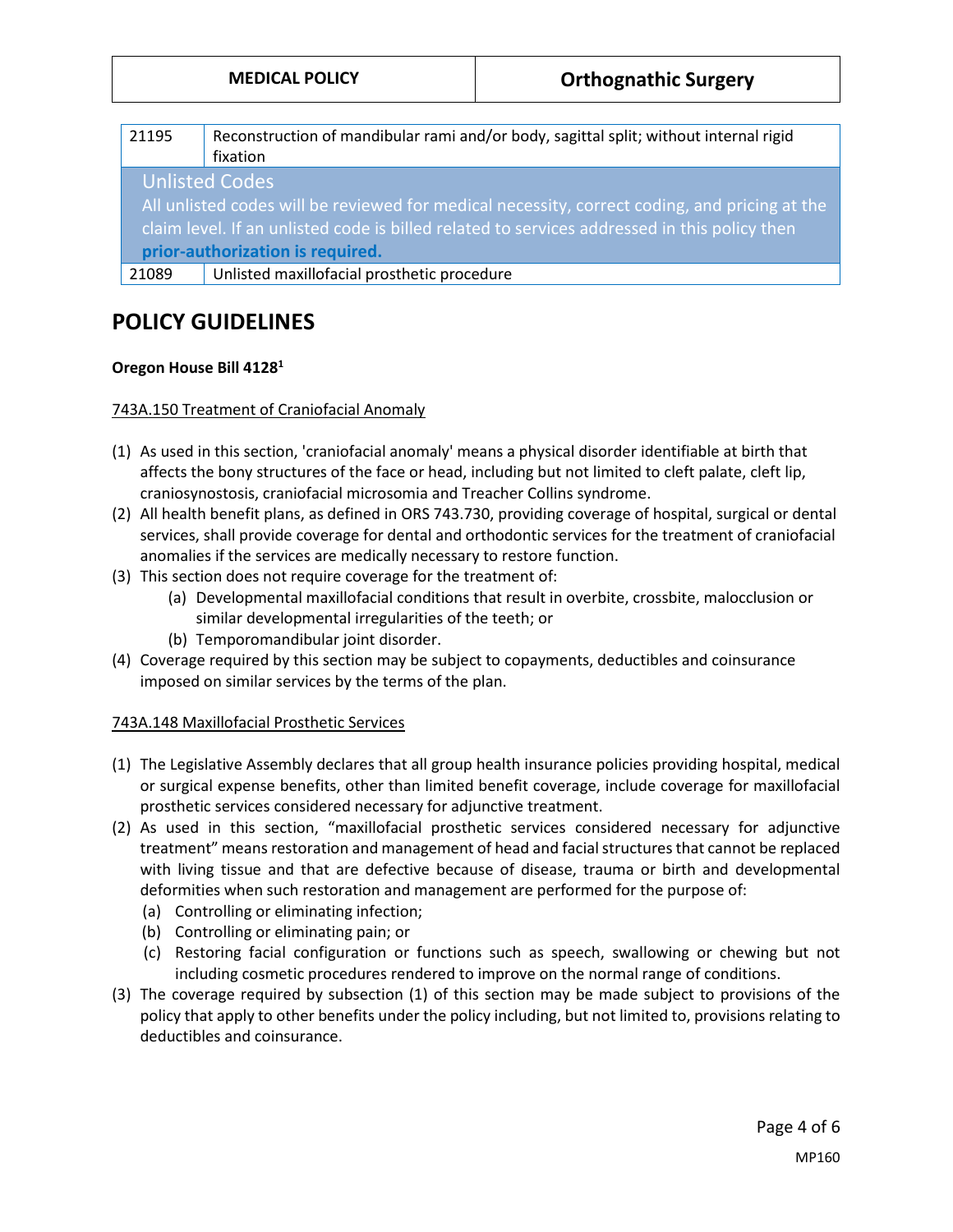### **DESCRIPTION**

According to the American Association of Oral and Maxillofacial Surgeons, "orthognathic surgery is the surgical correction of abnormalities of the mandible, maxilla, or both."<sup>2</sup> The abnormality may be present at brith (i.e., congenital), may become apparent as the patient develops, or may be the result of a traumatic injury. The primary goal of treatment is to improve craniofacial function (e.g., speech, swallowing, and/or chewing) by correcting the underlying skeletal deformity.

### **CENTERS FOR MEDICARE & MEDICAID**

As of 04/25/2021, no Centers for Medicare & Medicaid (CMS) coverage guidance was identified which addresses orthognathic surgery for the treatment of conditions other than obstructive sleep apnea.

### **INSTRUCTIONS FOR USE**

Company Medical Policies serve as guidance for the administration of plan benefits. Medical policies do not constitute medical advice nor a guarantee of coverage. Company Medical Policies are reviewed annually and are based upon published, peer-reviewed scientific evidence and evidence-based clinical practice guidelines that are available as of the last policy update. The Companies reserve the right to determine the application of Medical Policies and make revisions to Medical Policies at any time. Providers will be given at least 60-days notice of policy changes that are restrictive in nature.

The scope and availability of all plan benefits are determined in accordance with the applicable coverage agreement. Any conflict or variance between the terms of the coverage agreement and Company Medical Policy will be resolved in favor of the coverage agreement.

## **REGULATORY STATUS**

#### Mental Health Parity Statement

Coverage decisions are made on the basis of individualized determinations of medical necessity and the experimental or investigational character of the treatment in the individual case. In cases where medical necessity is not established by policy for specific treatment modalities, evidence not previously considered regarding the efficacy of the modality that is presented shall be given consideration to determine if the policy represents current standards of care.

### **MEDICAL POLICY CROSS REFERENCES**

- Dental Services: Administrative Guideline
- Sleep Apnea: Surgical Treatments